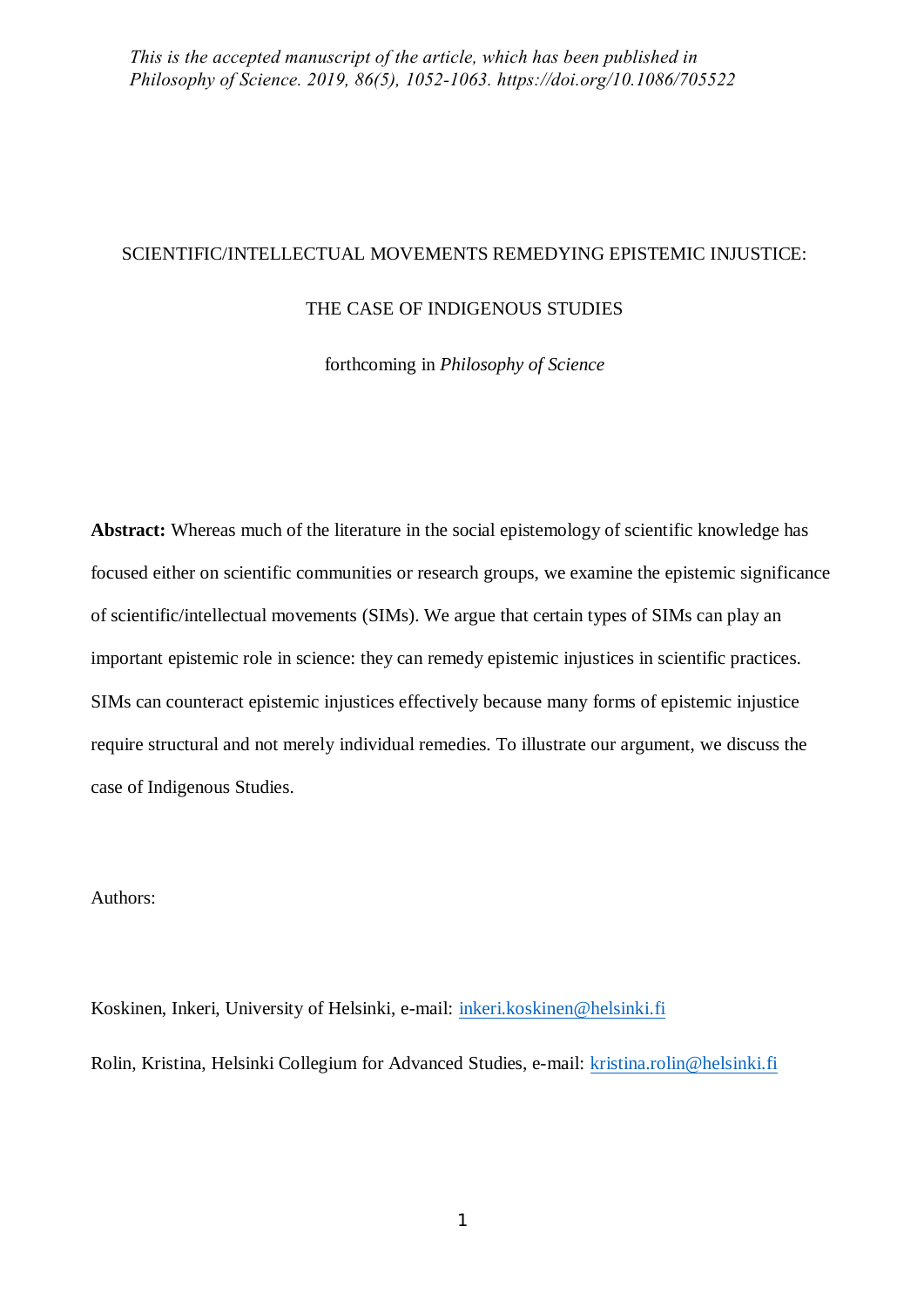### **1. Introduction**

Much of the literature in the social epistemology of scientific knowledge focuses either on scientific communities (e.g., Longino 2002; Kitcher 2001) or research groups (e.g., Andersen 2016; Rolin 2015; Wagenknecht 2014; Wray 2007). We wish to draw attention to the epistemic significance of scientific/intellectual movements (SIMs). As Scott Frickel and Neil Gross define them, "SIMs are collective efforts to pursue research programs or projects for thought in the face of resistance from others in the scientific or intellectual community" (2005, 206). In philosophy of science, SIMs deserve more attention than they have received so far since they can contribute to the development of science in many ways. They can influence scientific agenda setting by drawing attention to "undone science," that is, areas of research that are left unfunded, incomplete, or generally ignored but that can be argued to be worthy of more research (Frickel et al. 2010). They can introduce novel perspectives on how "significance" is to be understood in "significant truths" (Kitcher 2001, 82), thereby urging scientific communities to be responsive to the needs of different social groups in the society. Moreover, certain types of SIMs can play an epistemically beneficial role in science by making use of epistemic resources they have in virtue of their collaboration with lay communities or social movements (Wylie 2015). Collaborations between academic communities and social movements can be epistemically fruitful because activist researchers or researchers collaborating with activists have access to social networks facilitating their attempts to gather relevant information (Hauswald 2015). More generally, collaborations enable scientists to have access to local and situated knowledge - that is, knowledge of the particular social and cultural context and environmental circumstances - which is crucial in attempts to apply scientific knowledge. SIMs can be epistemically productive also by enabling scientists to generate evidence under conditions where relations of power tend to suppress or distort evidence, or by providing scientists with an epistemic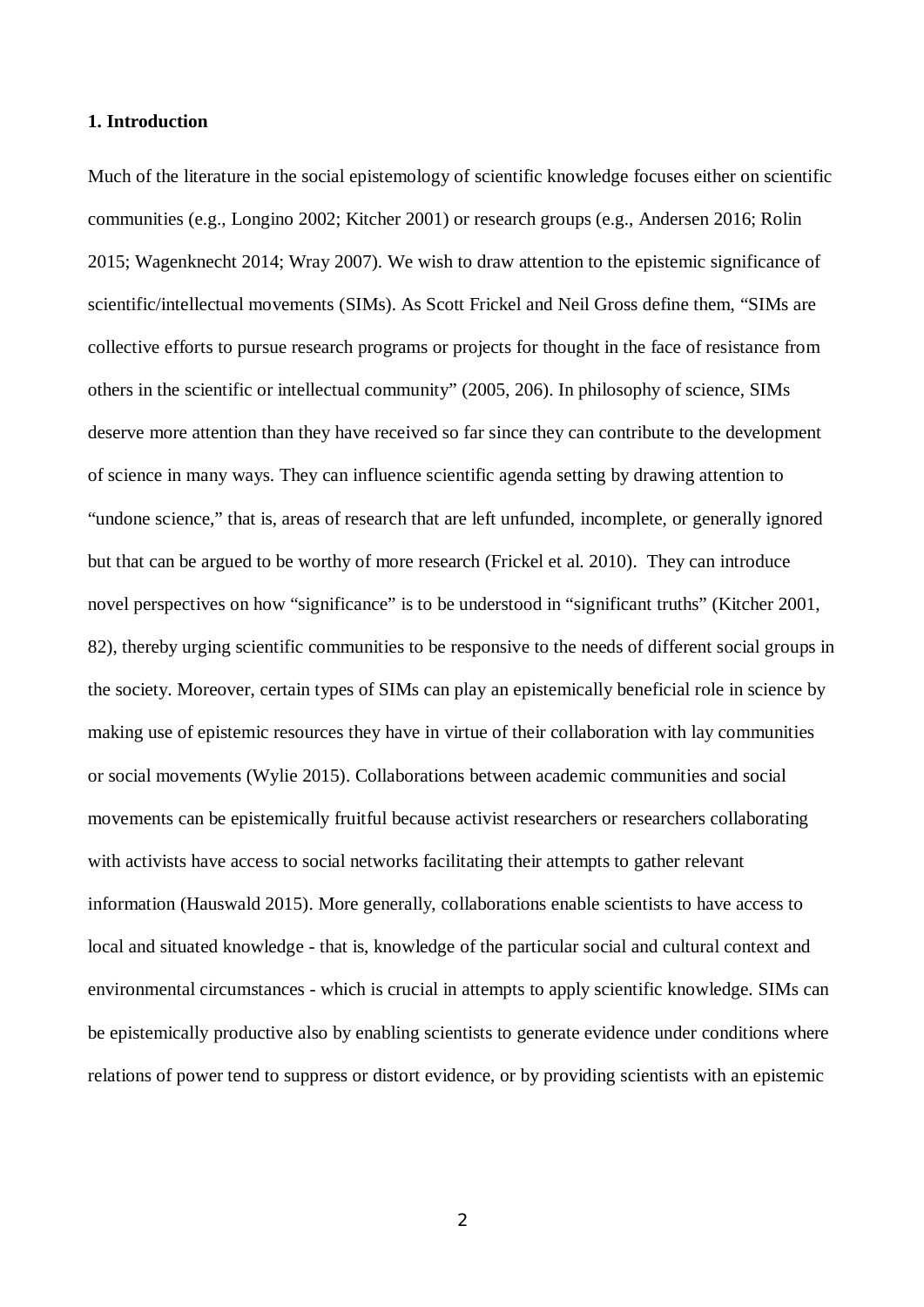community where they can receive fruitful criticism for research which may be ignored in the larger scientific community (Rolin 2016).

In this paper, we argue that certain types of SIMs can play yet another epistemic role in science: they can remedy epistemic injustices in scientific practices. In section 2, we introduce the notion of epistemic injustice and argue that many forms of epistemic injustice require structural remedies in addition to individual ones. In section 3, we introduce the sociological notion of SIM, and develop it so as to make it more suitable for the use of philosophers of science. We examine especially those types of SIMs that operate both within and outside of academia and argue that they can be particularly effective agents when aiming at remedying epistemic injustice. In section 4, we present a case study of a SIM of this type: Indigenous Studies.

### **2. Epistemic injustice in science**

According to Miranda Fricker's definition of epistemic injustice, it is a wrong done to someone specifically in their capacity as a knower (2007, 1). One much discussed form of epistemic injustice is *testimonial injustice* which occurs when "prejudice causes a hearer to give a deflated level of credibility to a speaker's word" (2007, 1). An example of testimonial injustice is a situation in which a hearer finds a person's testimony suspicious due to the hearer's racist perception of the testifier. Another much discussed form of epistemic injustice is *hermeneutical injustice* which occurs when "a gap in collective interpretative resources puts someone at an unfair disadvantage when it comes to making sense of their social experience" (2007, 1). An example of hermeneutical injustice is a situation in which a person (or her audience) lacks an adequate concept for sexual harassment, and consequently, the person is not capable of articulating (or communicating) her experience to the audience in an effective way (2007, 151). As Fricker argues, "For something to be an injustice, it must be harmful but also wrongful whether because discriminatory or because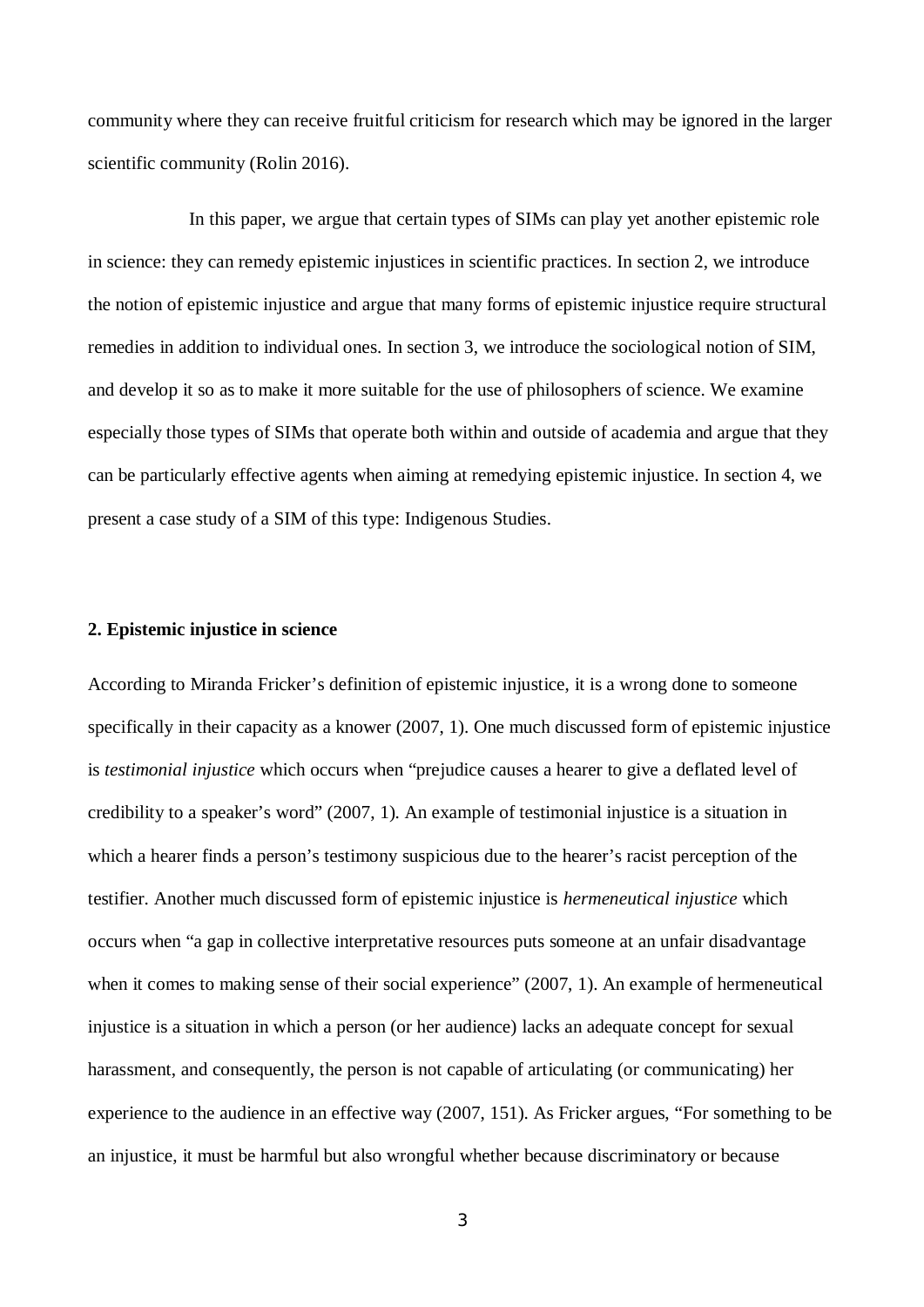otherwise unfair" (2007, 151). Epistemic injustice is epistemically harmful because it maintains ignorance. As Fricker explains, it is "an epistemic disadvantage to the individual hearer, and a moment of dysfunction in the overall epistemic practice or system" (2007, 43). Epistemic injustice is also harmful because it suppresses and insults people as epistemic subjects, due to prejudicial stereotypes. According to Fricker, "To be wronged in one's capacity as a knower is to be wronged in a capacity essential to human value" (2007, 44).

Fricker's analysis of epistemic injustice has been developed and refined in many ways. Kristie Dotson (2011) introduces the notion of *testimonial smothering*. Testimonial smothering occurs when a potential testifier decides to remain silent because she recognizes the potential audience's unwillingness or inability to understand and appreciate what she might have said. David Coady (2010) expands on Fricker's analysis of epistemic injustice by introducing a distinction between discriminatory and distributive epistemic injustice. Testimonial and hermeneutical injustices are discriminatory because an epistemic wrong is done to someone due to a social identity prejudice against them. Whereas in the case of testimonial injustice someone is unjustly not believed because of prejudice, in the case of hermeneutical injustice someone is unjustly not understood because they are marginalized in the generation of shared concepts. *Distributive epistemic injustice* involves an unfair distribution of epistemically valuable goods such as education or information. For example, distributive epistemic injustice takes place when a person's opportunity to education is unjustly curbed or a person is left in a position in which she is ignorant of something she is entitled to know (2010, 109).

Heidi Grasswick (2017) argues that while scientific practices are prone to many forms of epistemic injustice, two forms stand out as the most conspicuous ones, *participatory epistemic injustice* and *epistemic trust injustice*. Whereas participatory epistemic injustice wrongs a person as a participant in a knowledge-seeking practice, epistemic trust injustice wrongs a person as a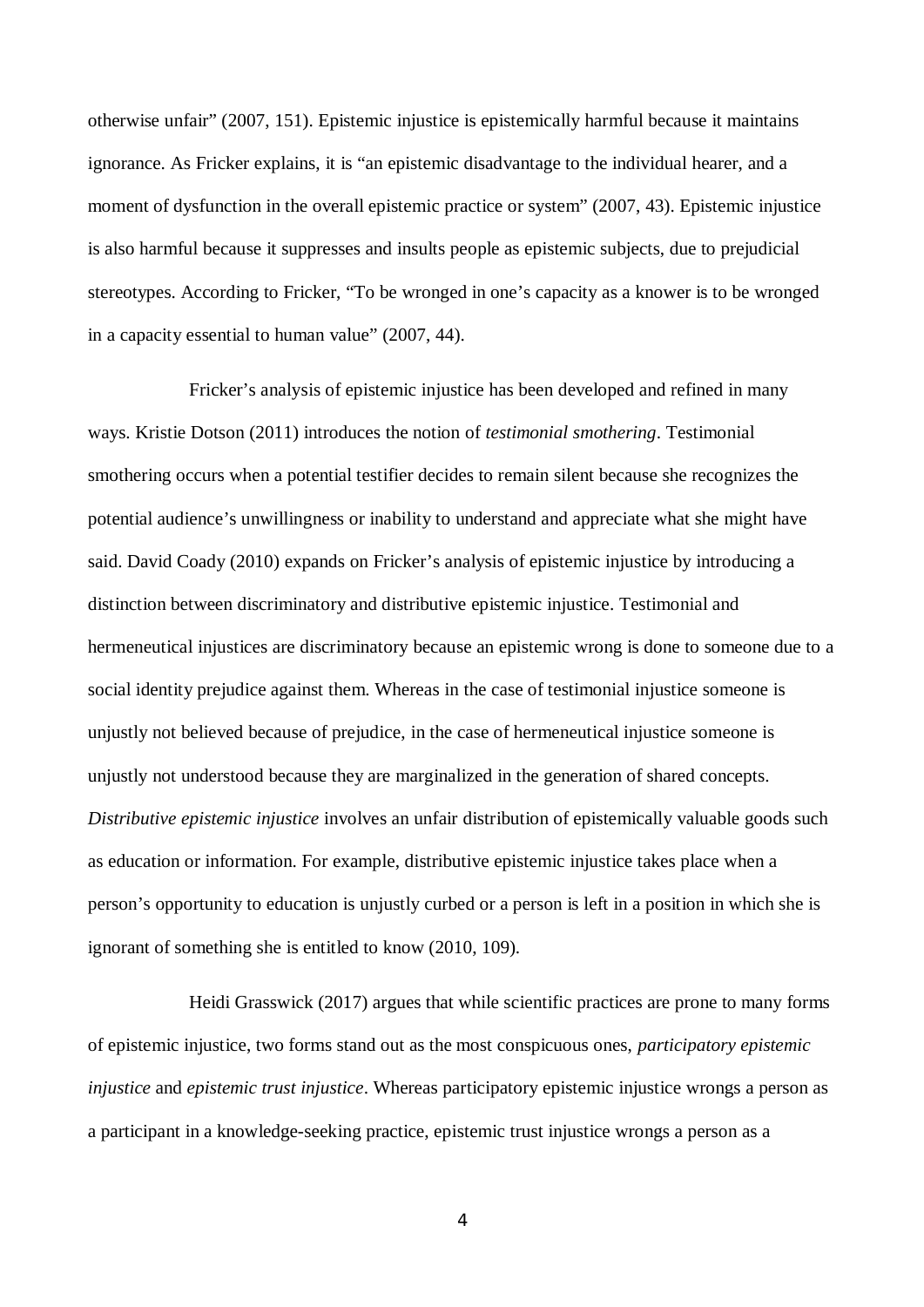receiver of knowledge (2017, 315). Participatory epistemic injustice occurs when someone unfairly refuses to recognize a person as a participant in a discussion, deliberation or inquiry (Hookway 2010, 156). As Christopher Hookway explains, to recognize someone as a participant in a knowledge-seeking practice requires more than taking someone's testimony seriously. It requires that one engages with another person by taking the person's questions and comments seriously and responding to them (2010, 155). Even those members of underrepresented social groups who have made it to the formal scientific community can suffer from participatory epistemic injustice when their questions and comments are taken less seriously and given less uptake than others' questions and comments (Grasswick 2017, 317). Also, they may not have opportunities to benefit from friendly criticism either because their contributions are ignored or met with unnecessarily harsh criticism (Rolin 2016, 18).

Epistemic trust injustice occurs when the conditions required to ground epistemic trust in scientists cannot be met for members of particular marginal or subordinated groups (Grasswick 2017, 319; see also Scheman 2001). In a relation of epistemic trust, someone trusts a person or a group to have good reasons to believe that p, and this is a reason for the trustor to believe that p. As Grasswick (2010) explains, scientists need to be trustworthy in the eyes of citizens in order for them to serve those citizens (see also Whyte and Crease 2010). Trustworthiness requires not merely that scientists are epistemically reliable but also that they are trustworthy in a moral sense. Trustworthiness in a moral sense involves goodwill towards those who are epistemically dependent on scientists (Almassi 2012; Wilholt 2013). When trustworthiness is understood in a moral sense, even those scientists who are honest and competent may lack trustworthiness in the eyes of subordinate or marginal social groups. The lack of trustworthiness may be due to a historical connection between science and social injustices (e.g., past uses of science against the interests of particular social groups, the unjust underrepresentation of particular social groups within the ranks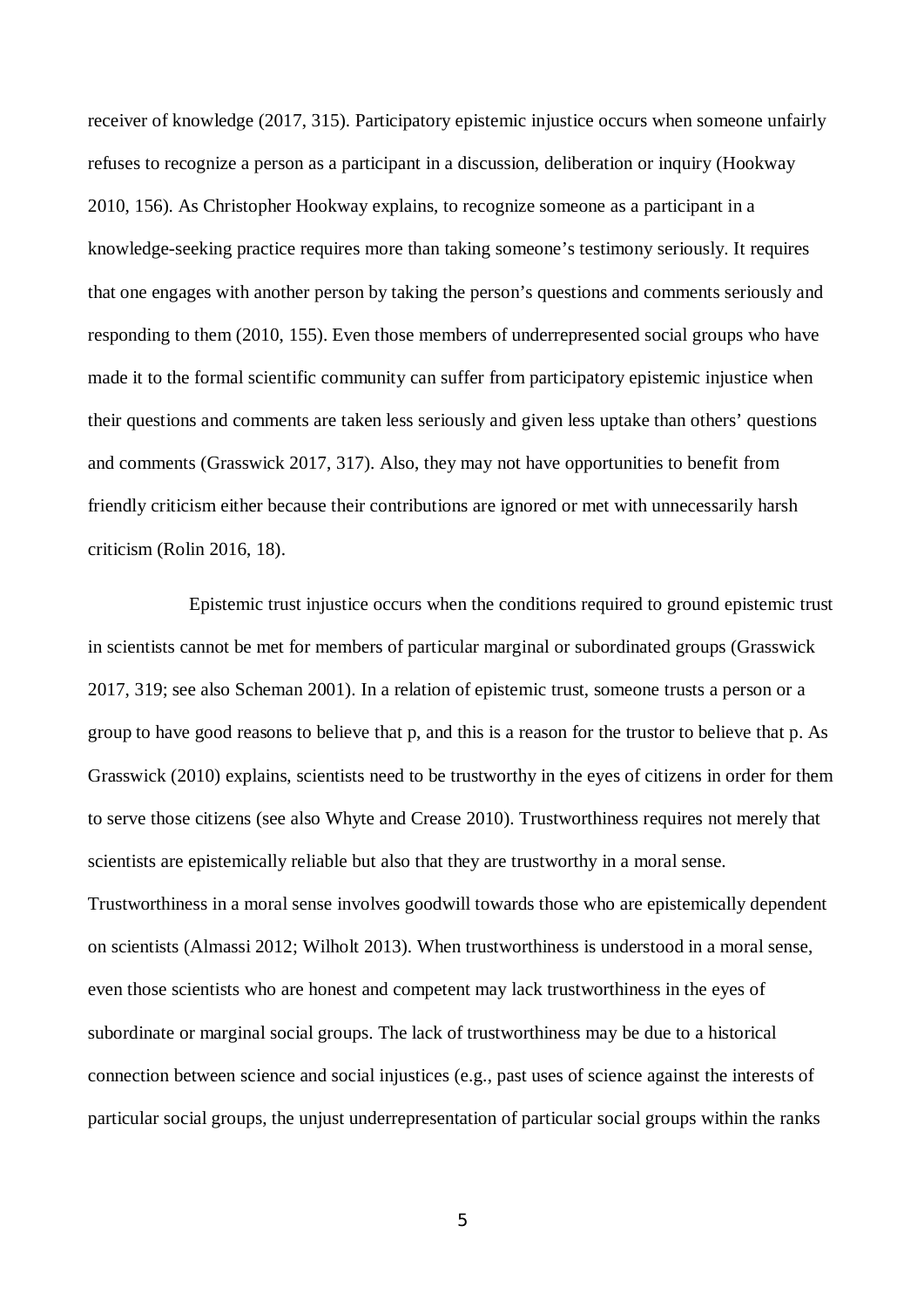of scientists, and the abuse of members of particular social groups in scientific research). In the case of epistemic trust injustice, someone is wronged as a receiver of knowledge because the relations of epistemic trust that are necessary for the transmission of knowledge, are undermined by social injustices.

In sum, epistemic injustices come in at least six different forms: testimonial injustice and smothering, hermeneutical injustice, distributive epistemic injustice, participatory epistemic injustice and epistemic trust injustice. Insofar as epistemic injustice is a wrong done to someone in her capacity as a knower, the notion of "knower" should be understood in a broad sense, encompassing those who seek to participate in knowledge-producing practices or to find a trustworthy source of information, and not just those who already know or claim to know (Grasswick 2017, 314). This is because it is possible to wrong people in their capacity as knowers by preventing them from attaining knowledge that is significant for them. In a broad sense, epistemic injustice includes unfair impediments to one's capacity as an inquirer (2017, 314).

While we do not deny the importance of individual epistemic and moral virtues in overcoming prejudices (Fricker 2007), we argue that some epistemic injustices call for structural remedies (see also Anderson 2012). By structural remedies we mean collective activities that aim to change the social practices and institutions of science and not merely the behaviour of some scientists. For example, Helen Longino's (2002) norms for ideal epistemic communities can protect scientific communities from participatory epistemic injustice. The (tempered) equality of intellectual authority requires a scientific community to treat its members as equally capable of giving and receiving reasons, and the uptake of criticism requires a scientific community to engage and respond to appropriate criticisms (2002, 130-132). Also, if these norms are not realized, researchers can try to devise another structural remedy, for instance, by establishing a novel scientific community in which members of subordinate or marginal social groups are not met with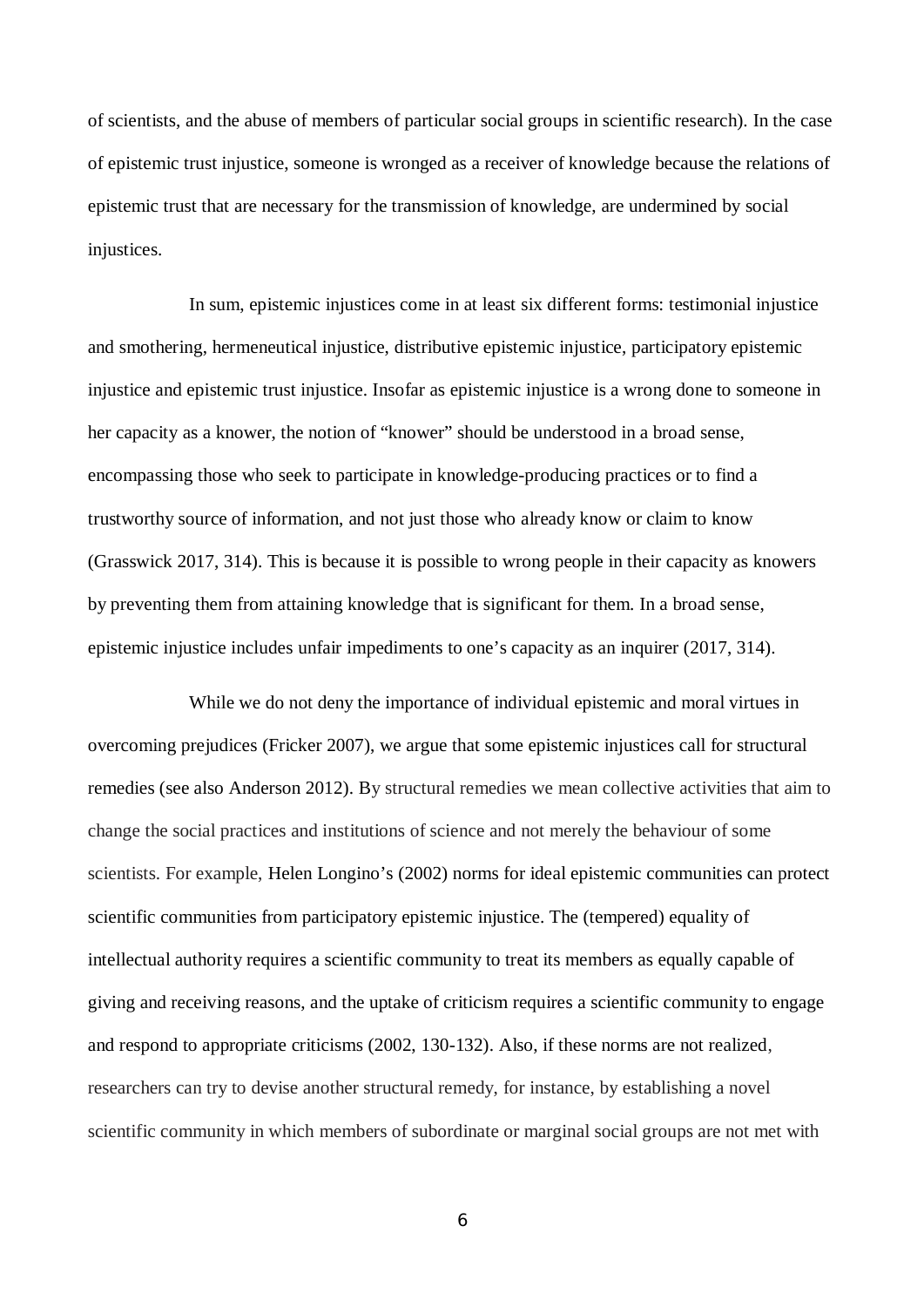testimonial injustice or participatory epistemic injustice, the community as a whole strives to overcome hermeneutical injustice by developing concepts and theories to describe the social experiences of these social groups, and epistemic trust injustice is mitigated by building relations of trust between scientists and lay communities.

Structural remedies are needed for two reasons. First, many forms of epistemic injustice are structural and structural injustices call for structural remedies (Anderson 2012, 169). For example, hermeneutical injustice is structural because it is due to a gap in collective interpretative resources, and it requires a structural remedy because it is not only the potential testifier who lacks adequate terms to describe her social experiences but also her potential audiences lack the capacity to understand the terms. Participatory epistemic injustice can be structural because a failure to recognize someone as a participant in a knowledge-seeking practice is often due to a history of exclusion and marginalization in science education and the scientific profession. When participatory epistemic injustice is structural, a structural remedy is needed to target the institutional conditions that maintain exclusion and marginalization. Similarly, epistemic trust injustice is structural because it is due to a history of social injustice, and it requires structural remedies aiming for broader social changes.

Second, structural remedies are needed to counteract the cumulative effects of a series of epistemic injustices (Anderson 2012, 164-165). Different forms of epistemic injustice can reinforce each other. For example, when a person's educational opportunities are constrained by distributive epistemic injustice, she is likely to suffer also from hermeneutical injustice because she is not capable of fully participating in the social practices where new concepts and theories are articulated and developed. As structural remedies consist of collective activities aiming to make an impact both on educational opportunities and on the pool of shared concepts, they are needed along with virtue-based remedies and prevention measures.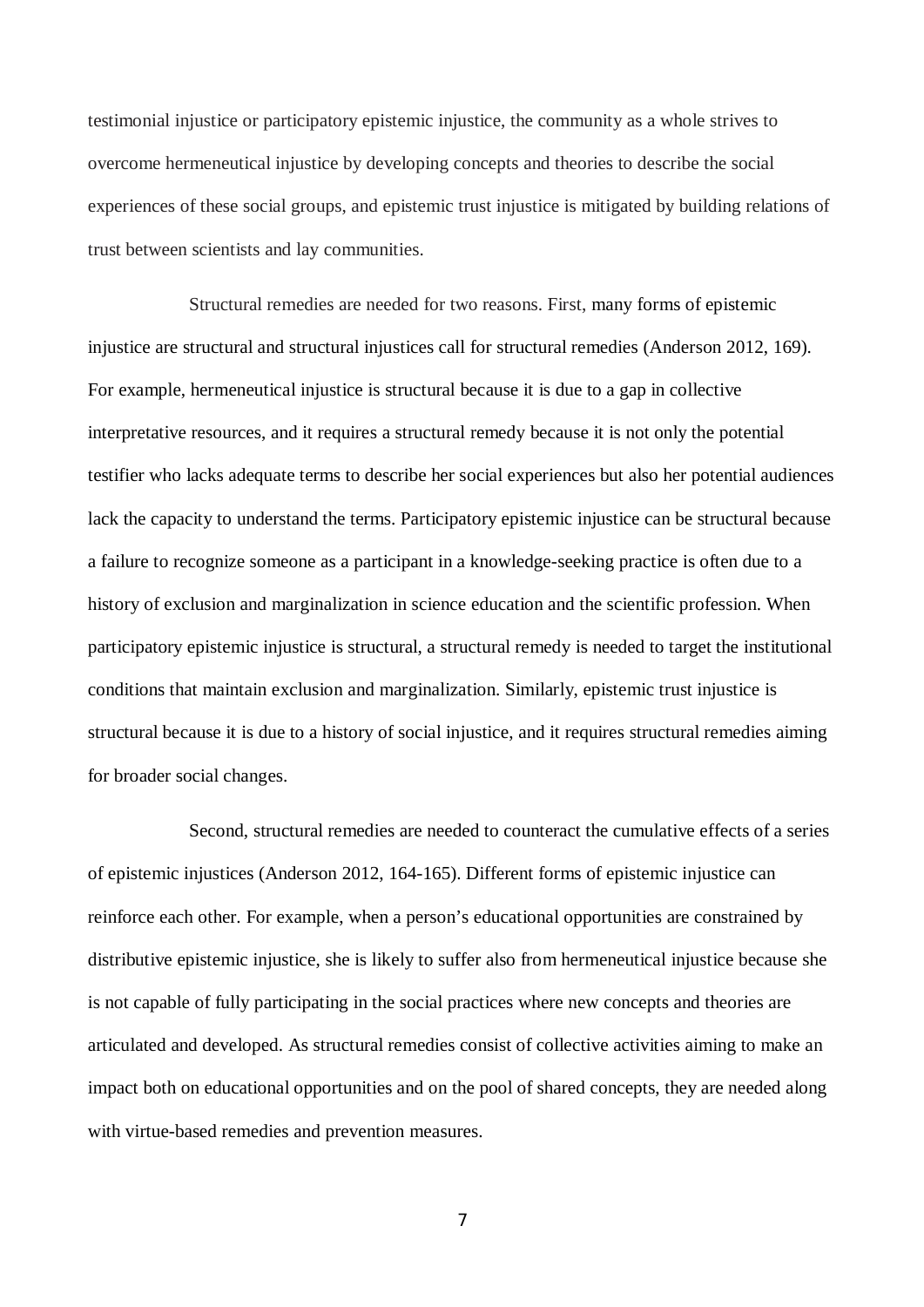The upshot is that epistemic injustices are complex epistemic and political problems that require not only individual but also structural solutions. In the next two sections, we argue that SIMs are apt to act as agents of structural remedies because they have the capacity to change the social practices of scientific communities, to establish novel epistemic communities, and to collaborate with social movements active in many other areas of society.

## **3. What are SIMs?**

SIMs are collective efforts to pursue research programs in the face of resistance from others in the scientific community (Frickel and Gross 2005, 206). According to Frickel and Gross, SIMs are characterized by six features:

- 1. *Program*: "SIMs have a more or less coherent program for scientific or intellectual change or advance" (Frickel and Gross 2005, 206). Those scientists who develop an initial program for a SIM are typically dissatisfied with research in their scientific and intellectual fields, and they are ready to face the professional risks that are involved in a SIM (2005, 210). While not all SIMs are driven by moral and social values, in many cases the dissatisfaction concerns the value relevance of research, or lack of it.
- 2. *Challenge:* A SIM's program for scientific and intellectual change consists of practices which are "contentious relative to normative expectations within a given scientific or intellectual domain" (Frickel and Gross 2005, 207). As Frickel and Gross explain, "A movement is a SIM by our definition only if, at the time of its emergence, it significantly challenges received wisdom or dominant ways of approaching some problem or issue and thus encounters resistance" (2005, 207).
- 3. *Political:* The third feature of SIMs is closely related to the second one. SIMs are political in the sense that they aim to change relations of power in their scientific and intellectual fields.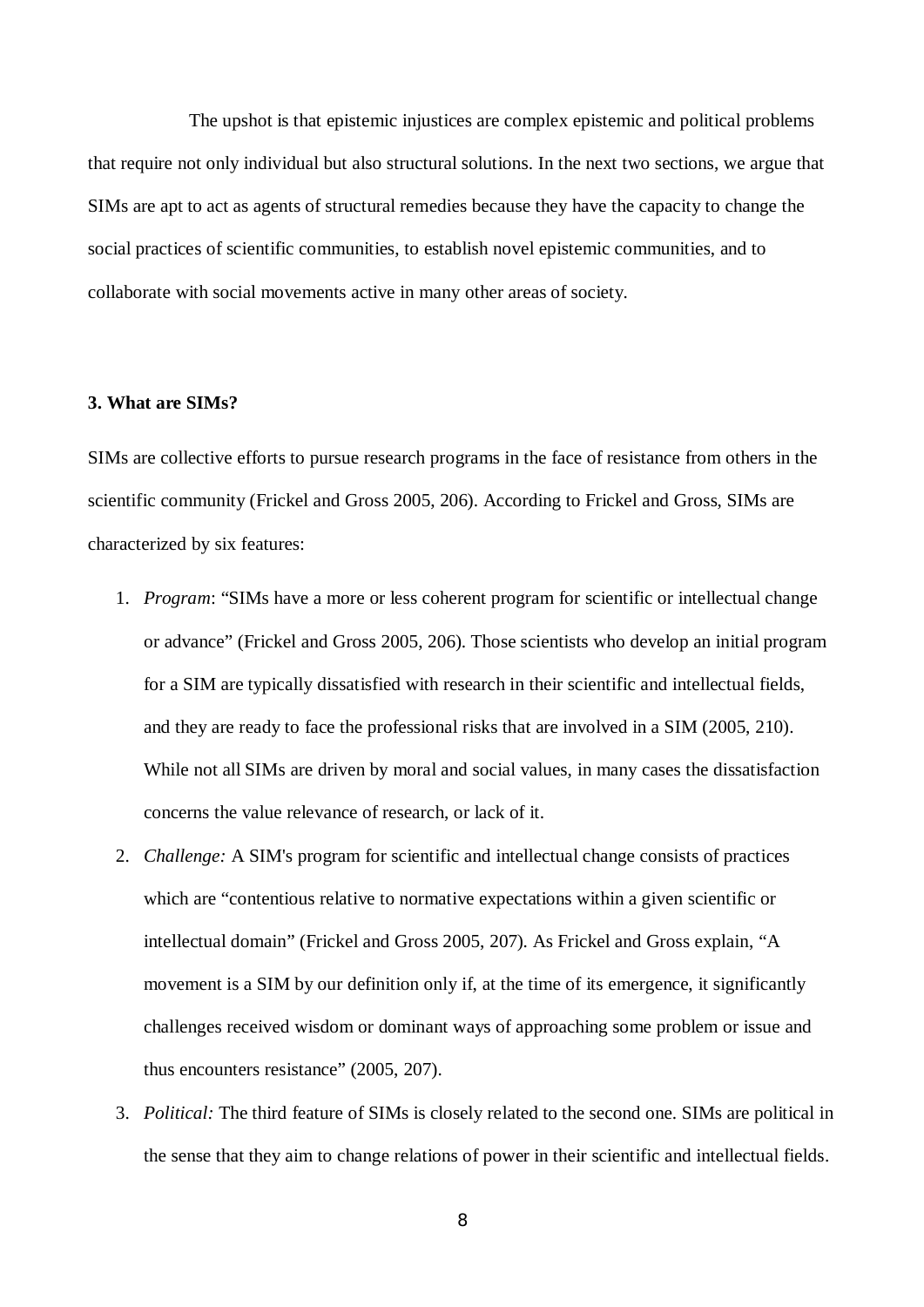As Frickel and Gross explain, "Precisely because the intellectual practices recommended by SIMs are contentious, SIMs are inherently political" (2005, 207).

- 4. *Collective:* SIMs are constituted through "organized collective action" (Frickel and Gross 2005, 207). Such action may involve organizing conferences, establishing societies and journals, editing special issues and volumes, and sometimes even publishing scientific manifestos.
- 5. *Limited lifespan:* SIMs are typically "episodic phenomena" (Frickel and Gross 2005, 208). Sometimes a SIM comes to an end because it has been successful in achieving its epistemic and institutional aims. In such cases, a SIM may be transformed into a more stable institutional form such as a school of thought, a specialty, or even a discipline (Frickel and Gross 2005, 208).
- 6. *Variety of aims:* SIMs may vary greatly in intellectual aim and scope (Frickel and Gross 2005, 208). Some SIMs aim to problematize previously understudied topics. Others seek to introduce new theoretical perspectives on an established terrain, and yet others aim to alter the boundaries of existing scientific and intellectual fields. Yet, SIMs differ from other social movements in that they have knowledge-producing aims and not merely social and political aims.

As Frickel and Gross (2005) define it, a SIM is a very broad category, encompassing movements that are epistemically successful or harmful. This is because the sociological definition of a SIM is neutral with respect to the epistemic criteria of success or credibility used in science. This makes the sociological definition inadequate for the use of philosophy of science. The six features are not sufficient to demarcate between SIMs that the scientific community in general recognizes as scientific, even if controversial, and SIMs that are seen as pseudoscientific. Our interest lies in SIMs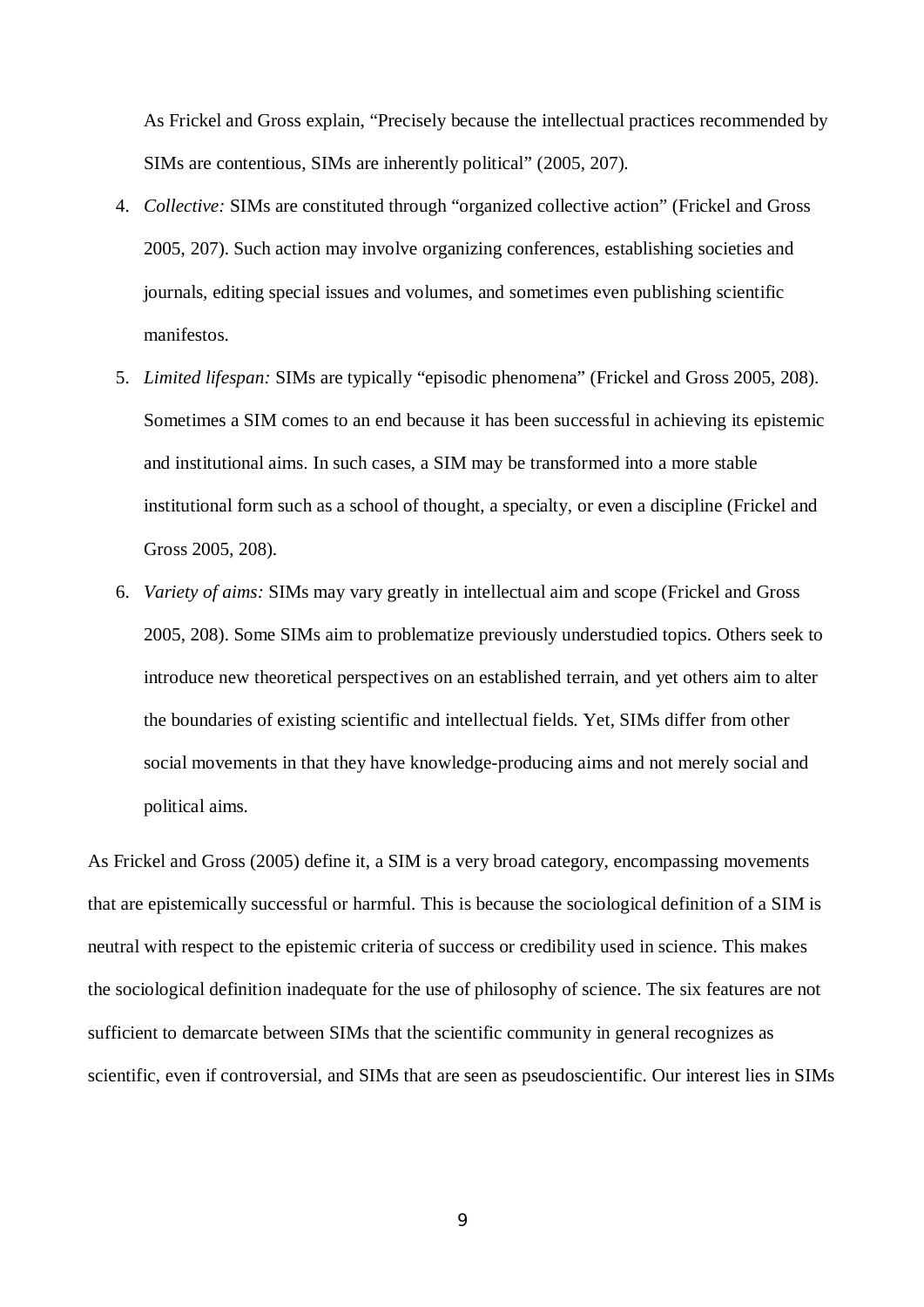that can be distinguished from pseudoscientific movements in virtue of their manifesting some demarcation criteria such as the testability or verifiability of their claims (Resnik 2000).

In this paper, we focus on SIMs that have been epistemically successful in the sense that they have identified false or biased accounts of their subject matter of inquiry, and generated novel evidence, thereby increasing the empirical adequacy of scientific theories. We further limit our focus to a subgroup of such SIMs: those that aim at remedying epistemic injustices and collaborate closely with social movements. Examples of such SIMs include the movements that have generated gender studies and disability studies. We argue that SIMs are particularly effective agents when aiming at overcoming epistemic injustices. This is because, due to their collective nature, they have the capacity to change the social practices of scientific communities and to establish novel epistemic communities. Also, due to their collaboration with larger social movements, they have the capacity to change the social conditions under which knowledge is produced.

To illustrate how a SIM can do this, we discuss a SIM that has developed into a discipline called Indigenous Studies. The description of the case is based on literature published in the field and interviews with three key actors who have recently succeeded in gaining Indigenous Studies the status of a discipline at the University of Helsinki (Seurujärvi-Kari 2016, Virtanen 2016, Kantonen 2018).

### **4. The case of Indigenous Studies**

The young discipline called Indigenous Studies and the movement that has produced it (henceforth we refer to both as IS) are an example of a SIM that has been successful both epistemically and politically. Like many other SIMs, IS is a spin-off of a larger social movement active in many other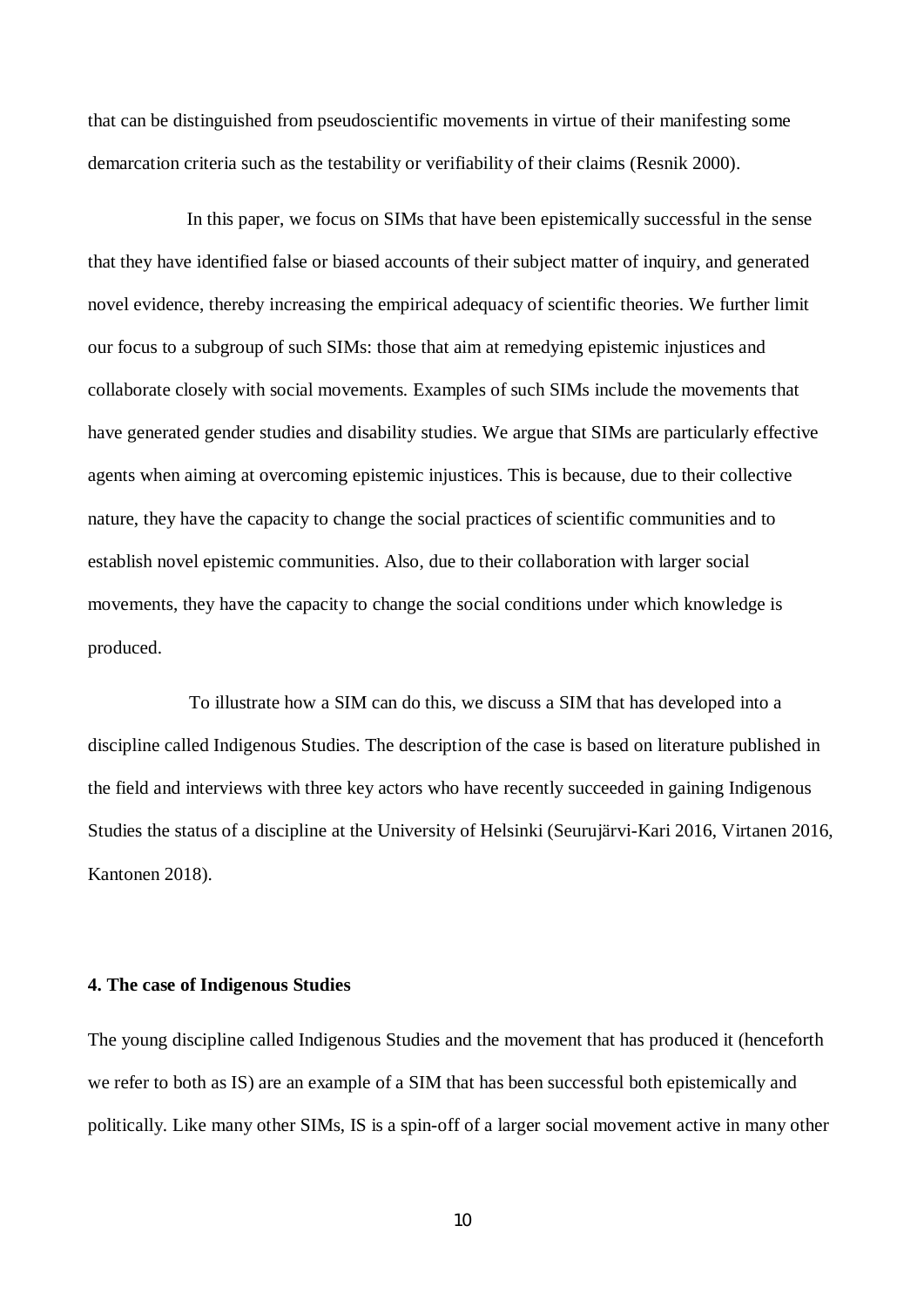areas of society, and its knowledge-producing aims go hand-in-hand with its moral, social, and political aims. The notion of *indigenous peoples* has gained political weight, and the last decade of the 20th century was declared the International Decade of the World's Indigenous Peoples by the United Nations. IS has arisen from the successful indigenous political movement.

The groups who identify themselves as indigenous peoples around the world have faced similar forms of oppression. Not surprisingly, the epistemic aims of the SIM are largely related to the political struggle against such oppression. Epistemic success is understood to mean that the SIM produces the kind of knowledge that is an outcome of overcoming epistemic injustices, or relevant for the concerns of indigenous peoples in some other way. According to Rebecca Tsosie, the history of indigenous peoples is abundant with epistemic injustices as they have been denied authority to interpret their own identities, cultures, and histories (2017, 358-359). Past epistemic injustices have left their traces in many academic fields, including archaeology, anthropology, history, and legal studies. These injustices are perpetuated and reinforced when contemporary archaeologists, anthropologists, historians, and legal scholars are called upon to act as experts on issues that have direct impact on the lives of indigenous people, and the indigenous people themselves are seen as biased, uninformed or otherwise lacking credibility (2017, 359).

IS fulfils the definition of SIM because it has a program for scientific change. It endeavors to take control of knowledge production related to indigenous peoples, and to focus on issues indigenous communities themselves deem important. Even as IS is gaining institutional status as a discipline, it is a multidisciplinary movement, involving, among others, cultural research, linguistics, jurisprudence, and environmental sciences. It also emphasizes participatory research practices and collaboration with indigenous communities. Within indigenous communities it focuses on mental decolonization and the strengthening of indigenous languages, traditions and cultural values (Smith 1999). IS also challenges dominant academic practices, for example by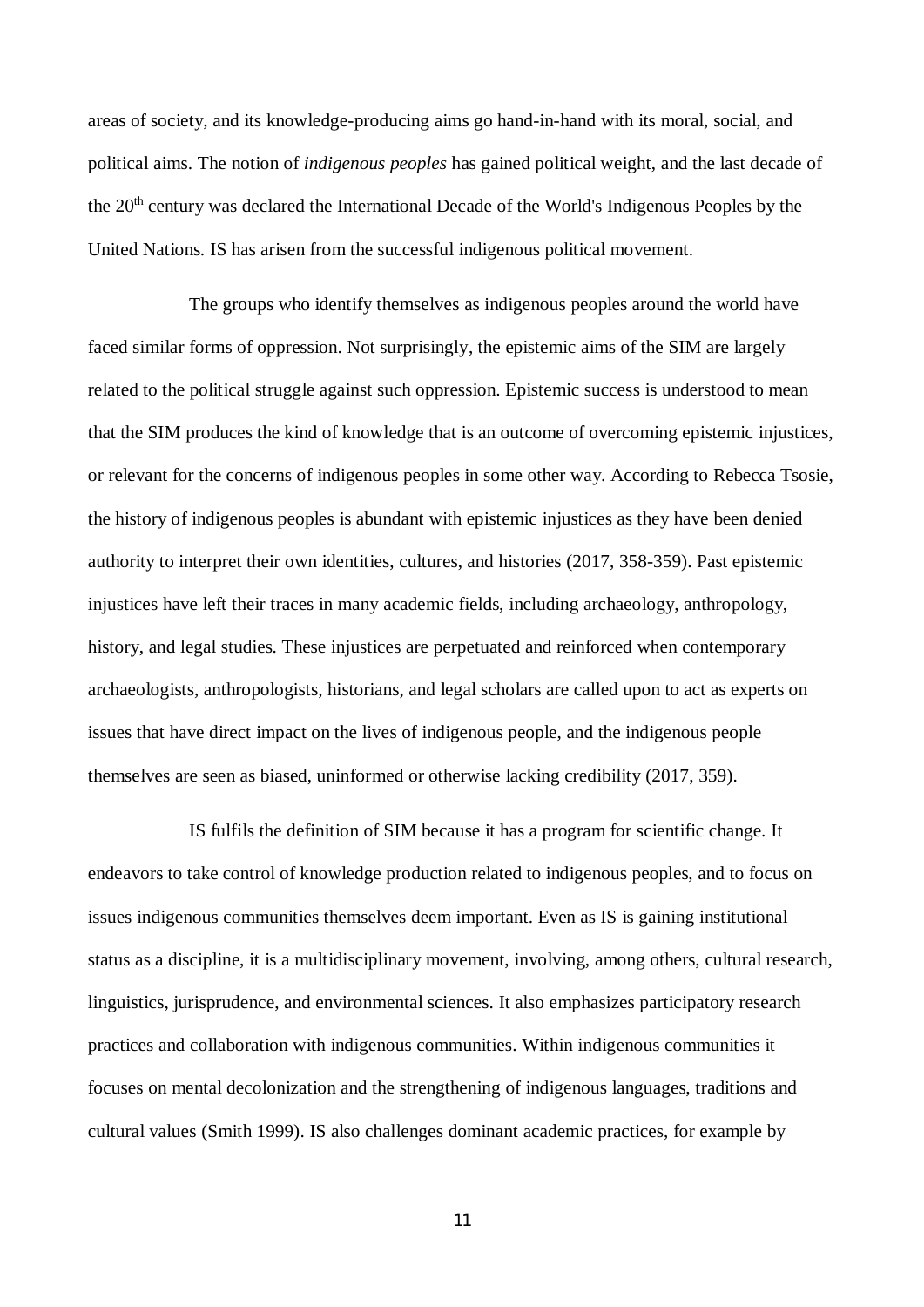attempting to have "indigenous epistemologies" taken seriously in academia, "not simply as interesting objects of study (claims that some *believe* to be true) but as intellectual orientations that map out ways of discovering things about the world" (Garroutte 2003, 10).

Any SIM that attempts to overcome epistemic injustices will unavoidably challenge also the epistemic authority of many scientists and scholars. Thus, it is likely to be met with resistance, either in the form of ignoring research conducted within the SIM, or of criticizing its program. Either type of resistance can give rise to epistemic problems in SIMs. Consider the first scenario. If mainstream scientists ignore the SIM, researchers working within the SIM may not have opportunities to benefit from critical perspectives as the other members of the SIM may not be sufficiently critical. The lack of critical perspectives can easily lead activist researchers to adopt some views dogmatically. As any other researchers, activist researchers may also be biased towards theoretical approaches that serve their moral, social, and political goals (Hauswald 2015). Consider the second scenario. In young, overtly political research programs, researchers easily interpret outside criticism as expression of political hostility, without recognizing its epistemic worth (Koskinen 2015). In the case of IS, such reactions have at times led even to demands that only people belonging to indigenous communities should be allowed to study indigenous people (see Stordahl 2008). However, as IS has gained recognition and academic standing in many universities, such claims have become less common.

Despite these epistemic problems, IS has achieved many of its epistemic and political aims. We argue that the epistemic success of IS in remedying widespread epistemic injustices is at least partly due to its social formation as a movement that is capable of mobilizing agents across disciplinary boundaries as well as the boundaries of science. To substantiate these claims, we examine the ways in which IS has remedied epistemic injustices.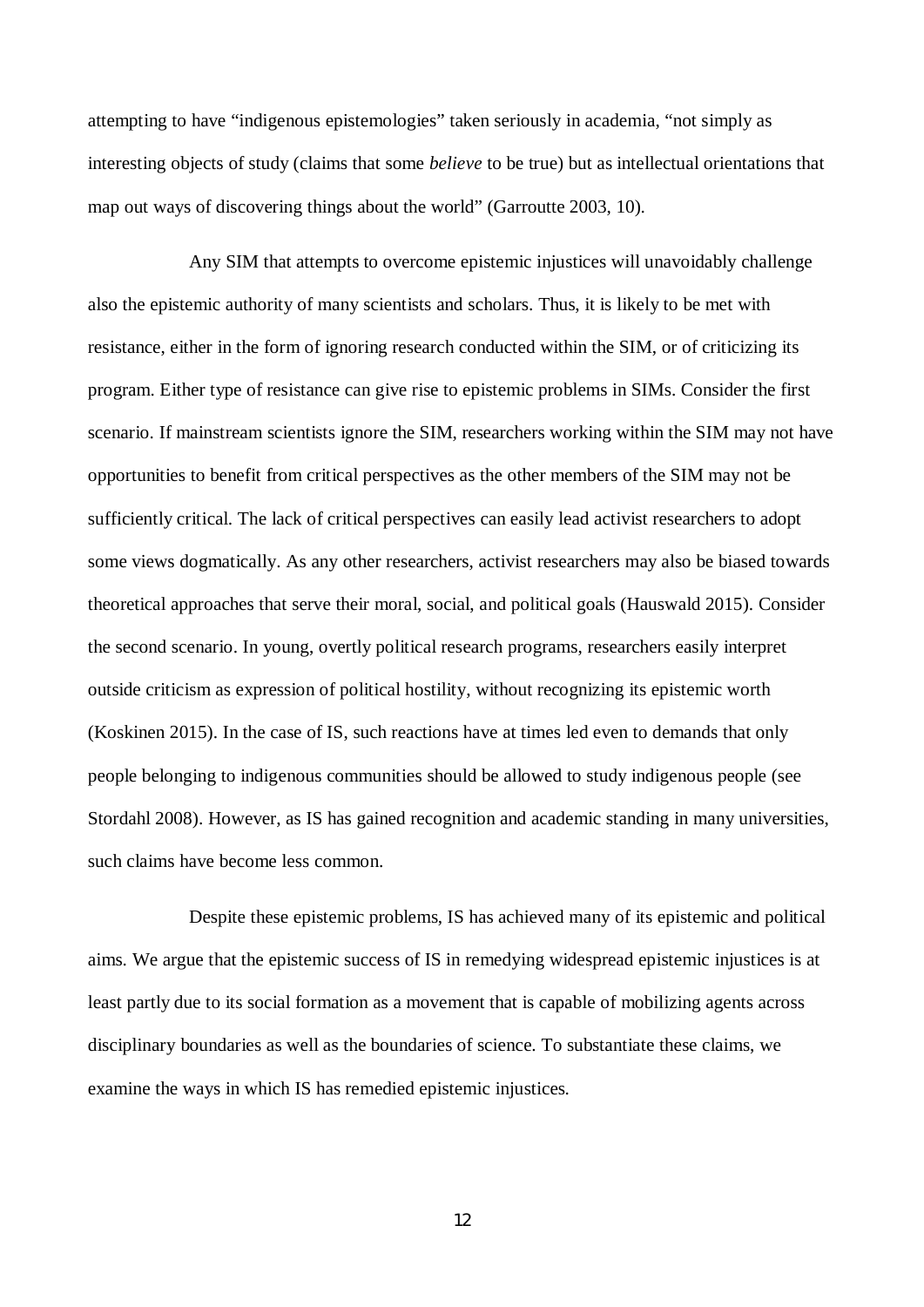IS has tackled testimonial and participatory epistemic injustices by focusing on the needs of indigenous communities. As our interviewees emphasize, research in IS begins from the needs of indigenous communities, and the research questions are typically formulated in collaboration with representatives of the indigenous communities. In other words, community members are recognized as credible witnesses and important participants in the inquiry. The existence of the SIM is crucial for such practices to gain ground not merely in single research projects but also in the larger scientific community. As past epistemic injustices cut across many disciplines, the SIM is a platform where scientists and scholars can find support and exchange ideas across disciplinary boundaries. Interdisciplinary interactions are necessary for the sustained and exhaustive study of the identified research problems as these problems often involve other disciplines than those represented in a project in which the research problem was first identified. For example, IS has succeeded in establishing and developing the ideas of indigenous land rights and intellectual property rights (Seurujärvi-Kari and Kulonen 1996). At the University of Helsinki, the importance of taking the viewpoints of indigenous communities into account is recognized also in sustainability science (see also Whyte et al. 2016).

The research on indigenous land rights is a good example also of remedying hermeneutical injustices. IS has succeeded in bridging the often vast differences between the ways in which people's relationship with land are understood in modern legal systems, on the one hand, and in indigenous communities, on the other. The long-term work on the tensions related to land rights has led to concrete outcomes; for instance, one of our interviewees, Lea Kantonen, pointed out that in Mexico some indigenous communities have legal experts who understand the ways in which the communities conceptualize their relationship with the areas where they live, and are able to provide legal advice and to defend their land rights in courts, if necessary. Thus, IS has succeeded in filling a gap in the collective interpretative resources that has put indigenous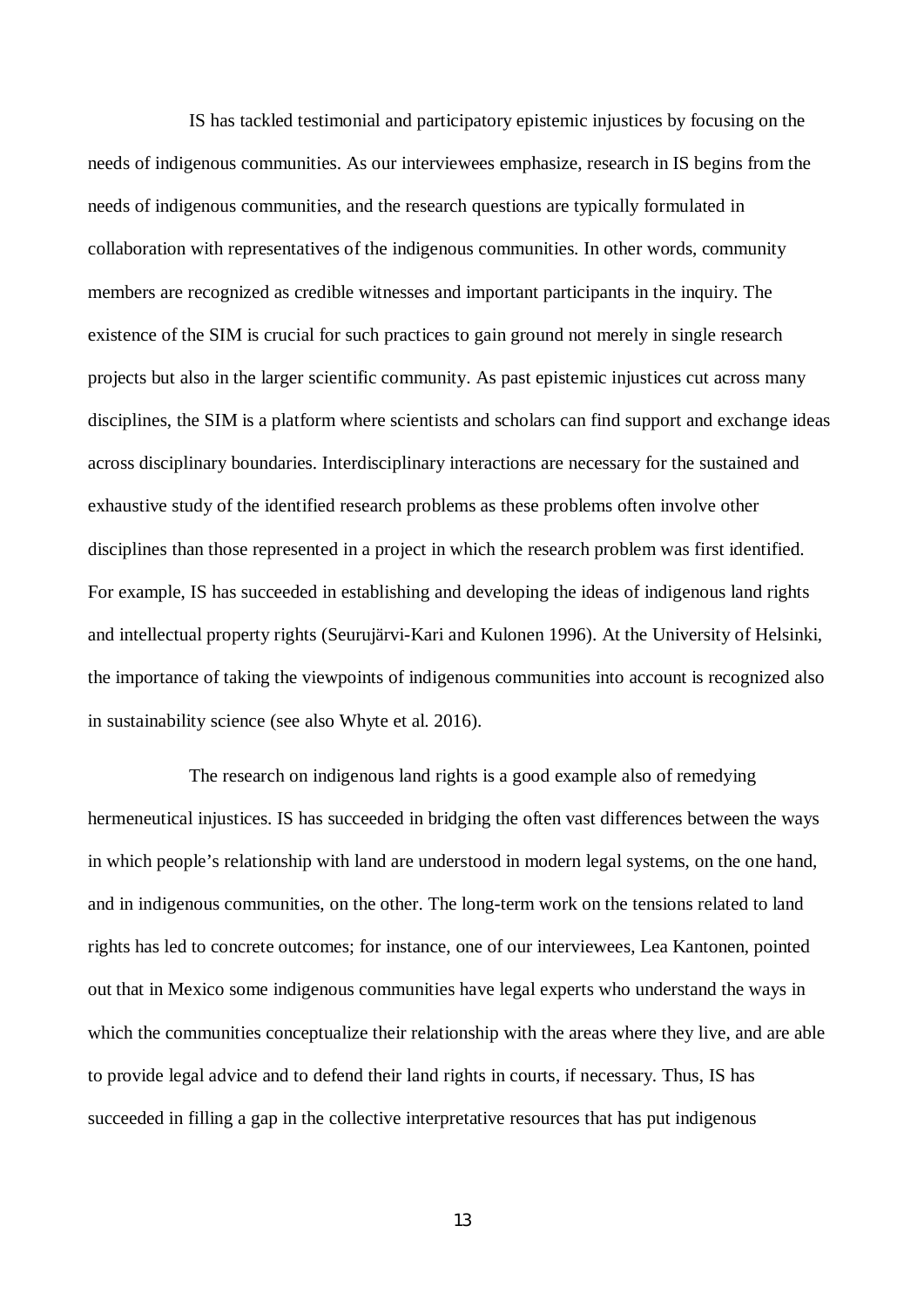communities "at an unfair disadvantage when it comes to making sense of their social experience" (Fricker 2007, 1).

Education is another issue that has been emphasized in IS right from the beginning of the movement. One of the shared experiences of oppression among indigenous peoples is that of forced assimilation through schooling: children have been taken to boarding schools where they have lost contact with their cultural identity, and even forgotten their mother tongues. Cutting access to information about one's own cultural heritage is an example of distributive epistemic injustice. Not surprisingly, one of the central aims of IS has been that of taking control of the education of indigenous children and young. (Seurujärvi-Kari and Kulonen 1996.) Like in the case of remedying testimonial, participatory, and hermeneutical injustices, also in this case, the epistemic success of IS is partly due to its social formation as a SIM. Taking control of the education of children requires teacher training that is appropriate for the task, which in turn requires reforms in the fields of pedagogy and, e.g., linguistics. A clear mark of success are the many schools in many countries where indigenous children now receive education in their own languages and are taught their history and cultural heritage.

Finally, epistemic trust injustice and testimonial smothering are problems that IS is able to confront because of its origins in the indigenous political movement. In many countries, indigenous communities have learned to mistrust researchers, or to believe them to be incapable of understanding or appreciating what the members of the community could say. Remedying these forms of epistemic injustice can require researchers who are seen as members of the community, or as representatives of trusted social or political actors, such as NGOs of good reputation.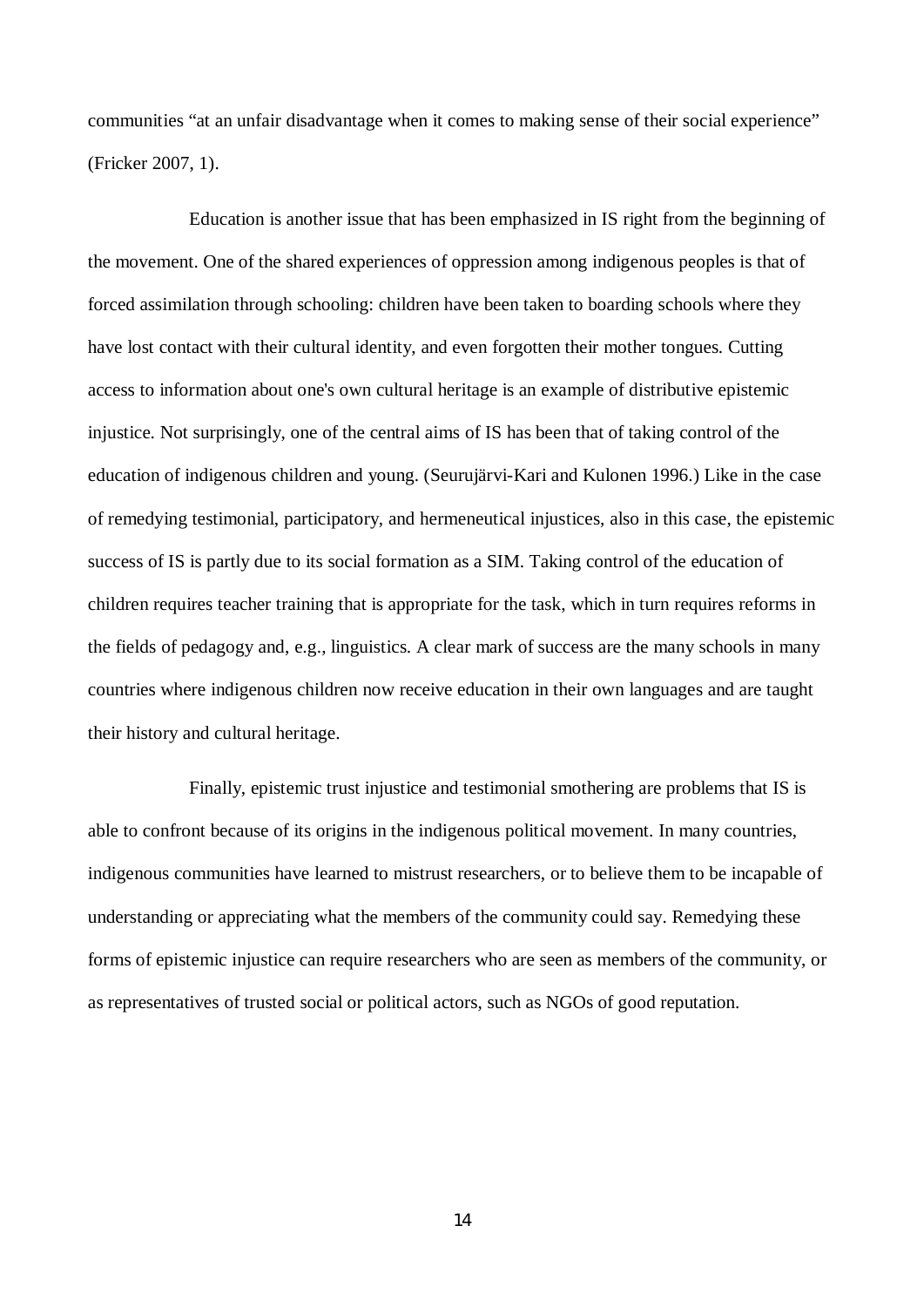### **5. Conclusion: SIMs remedying epistemic injustice**

While epistemic injustices in science have attracted attention (Grasswick 2017), there is little understanding of the ways they are effectively corrected. We have argued that SIMs are capable of rectifying especially those epistemic injustices that are structural. In structural epistemic injustices, the social practices and institutions of science unfairly constrain people's abilities to make sense of their social experiences or to communicate them to others, to participate in the production of scientific knowledge either as scientists or as collaborators, or to form relations of epistemic trust that are necessary for passing knowledge from scientists to lay people. We have discussed Indigenous Studies (IS) as an example to illuminate how SIMs can overcome epistemic injustices. As social movements that coordinate the activities of scientists and scholars in different disciplines, they can tackle epistemic injustices at many fronts simultaneously. In virtue of their capacity to transform scientific practices and to establish novel scientific communities, they can effectively remedy structural epistemic injustices.

#### **References**

- Almassi, B. 2012. "Climate Change, Epistemic Trust, and Expert Trustworthiness." *Ethics and the Environment* 17 (2): 29-49.
- Andersen, H. 2016. "Collaboration, Interdisciplinarity, and the Epistemology of Contemporary Science." *Studies in History and Philosophy of Science* 56: 1-10.
- Anderson, E. 2012. "Epistemic Justice as a Virtue of Social Institutions." *Social Epistemology* 26 (2): 163-173.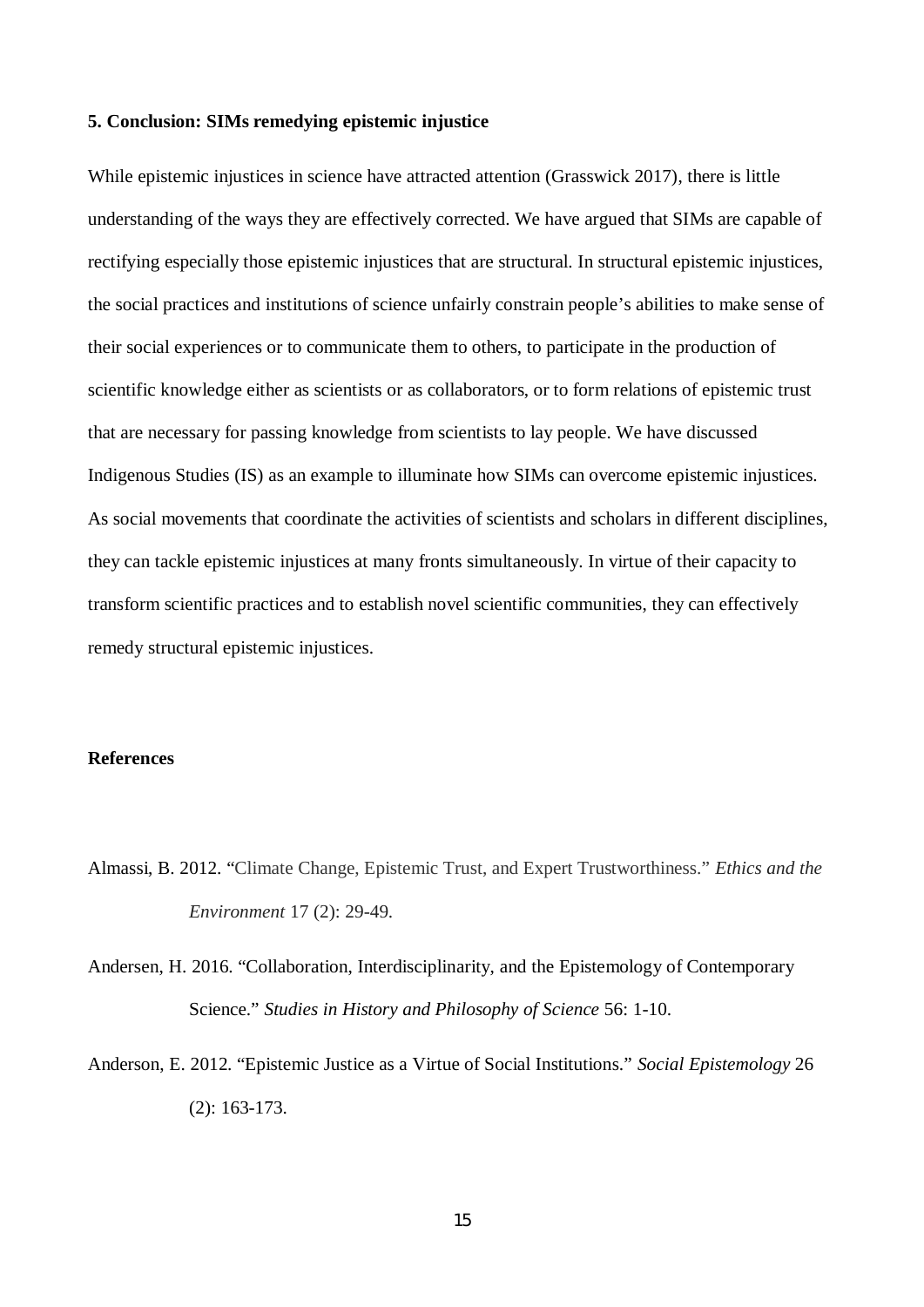Coady, D. 2010. "Two Concepts of Epistemic Injustice." *Episteme* 7 (2): 101-113.

- Dotson, K. 2011. "Tracking Epistemic Violence, Tracking Practice of Silencing." *Hypatia* 26 (2): 236-257.
- Fricker, M. 2007. *Epistemic Injustice: Power & the Ethics of Knowing*. Oxford and New York: Oxford University Press.
- Frickel, S., and Gross, N. 2005. "A General Theory of Scientific/intellectual Movements." *American Sociological Review* 70(2): 204–232.
- Frickel, S., Gibbon, S., Howard, J., Kempner, J., Ottinger, G., and Hess, D. J. 2010. "Undone Science: Charting Social movement and Civil Society Challenges to Research Agenda Setting." *Science, Technology & Human Values* 35(4): 444-473.
- Garroutte, E-M. 2003. *Real Indians: Identity and the Survival of Native America*. Berkeley: University of California Press.
- Grasswick, H. 2010. "Scientific and Lay Communities: Earning Epistemic Trust through Knowledge Sharing." *Synthese,* 177: 387-409.
- Grasswick, H. 2017. "Epistemic Injustice in Science." In I. J. Kidd, J. Medina, and G. Pohlhaus (Eds.), *The Routledge Handbook of Epistemic Injustice*, 313-323. London and New York: Routledge.
- Hauswald, R. 2015. "Entanglements of Science and Activism: An Epistemological Inquiry." Unpublished manuscript, presented at the 8th Munich-Sydney-Tilburg (MuST) Conference in Philosophy of Science, 10-12 June 2015, Tilburg University.
- Hookway, C. 2010. "Some Varieties of Epistemic Injustice: Reflections on Fricker." *Episteme* 7 (2): 151-163.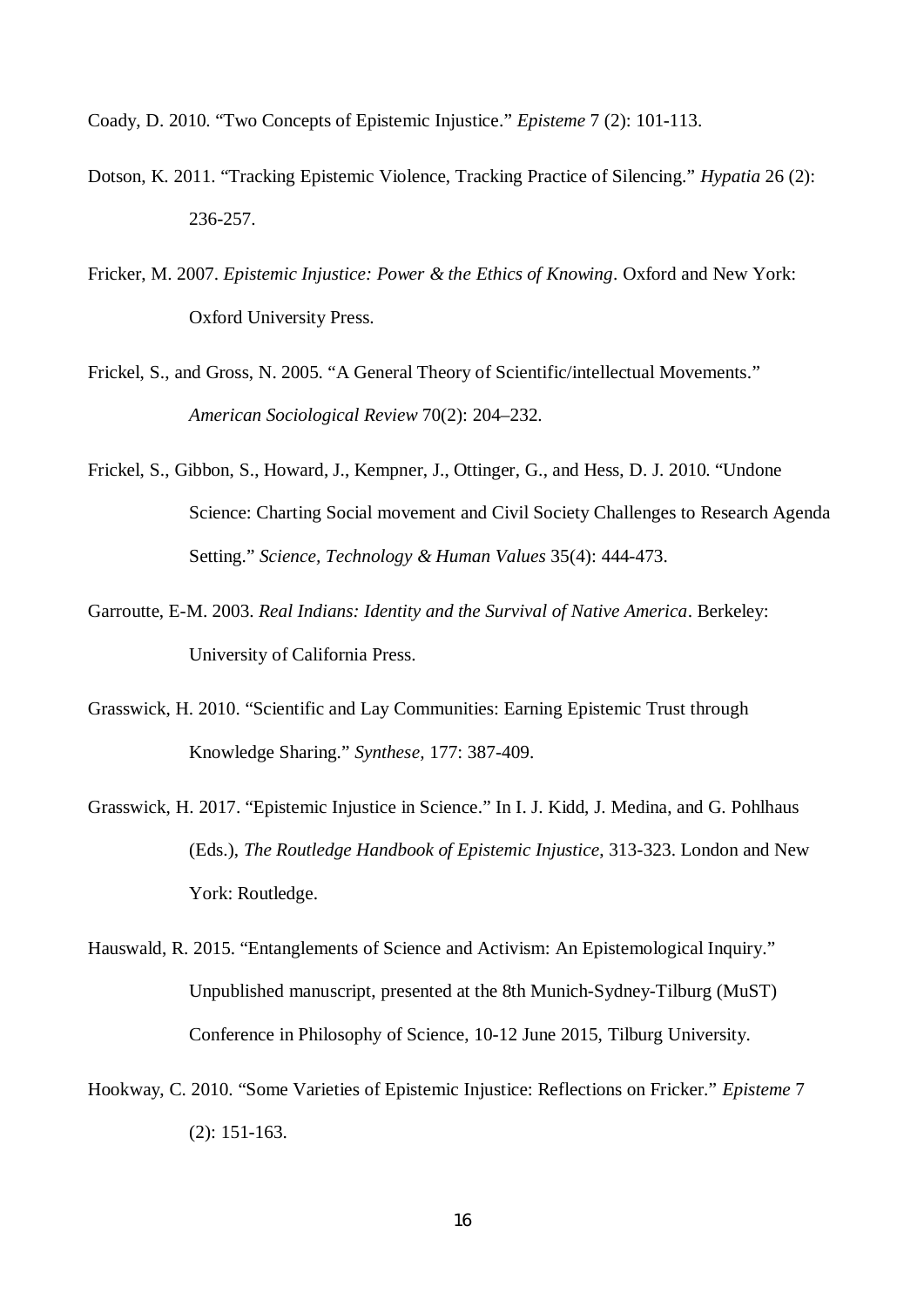Kitcher, P. 2001. *Science, Truth, and Democracy*. Oxford and New York: Oxford University Press.

Koskinen, I. 2015. "Researches Building Nations: Under What Conditions Can Overtly Political Research Be Objective?" In U. Mäki et al. (Eds.): *Recent Developments in the Philosophy of Science: EPSA 13 Helsinki*, 129-139. Dordrecht: Springer.

Longino, H. 2002. *The Fate of Knowledge*. Princeton: Princeton University Press.

- Resnik, D. 2000. "A Pragmatic Approach to the Demarcation Problem." *Studies in History and Philosophy of Science Part A* 31 (2): 249-267.
- Rolin, K. 2015. "Values in Science: The Case of Scientific Collaboration." *Philosophy of Science* 82(2): 157–177.
- Rolin, K. 2016. "Values, Standpoints, and Scientific/intellectual movements." *Studies in History and Philosophy of Science Part A* 56: 11-19.
- Tsosie, R. 2017. "Indigenous Peoples, Anthropology, and the Legacy of Epistemic Injustice." In I. J. Kidd, J. Medina, and G. Pohlhaus (Eds.), *The Routledge Handbook of Epistemic Injustice*, 356-369. London and New York: Routledge.
- Scheman, N. 2001. "Epistemology Resuscitated: Objectivity as Trustworthiness." In N. Tuana and S. Morgen (Eds.), *Engendering rationalities*, 23–52. Albany: State University of New York Press.
- Seurujärvi-Kari, I. and Kulonen, U-M. (Eds.) 1996. *Essays on Indigenous Identity and Rights*. Helsinki: Helsinki University Press.
- Smith, L. T. 1999. *Decolonizing Methodologies: Research and Indigenous Peoples*. London: Zed Books.